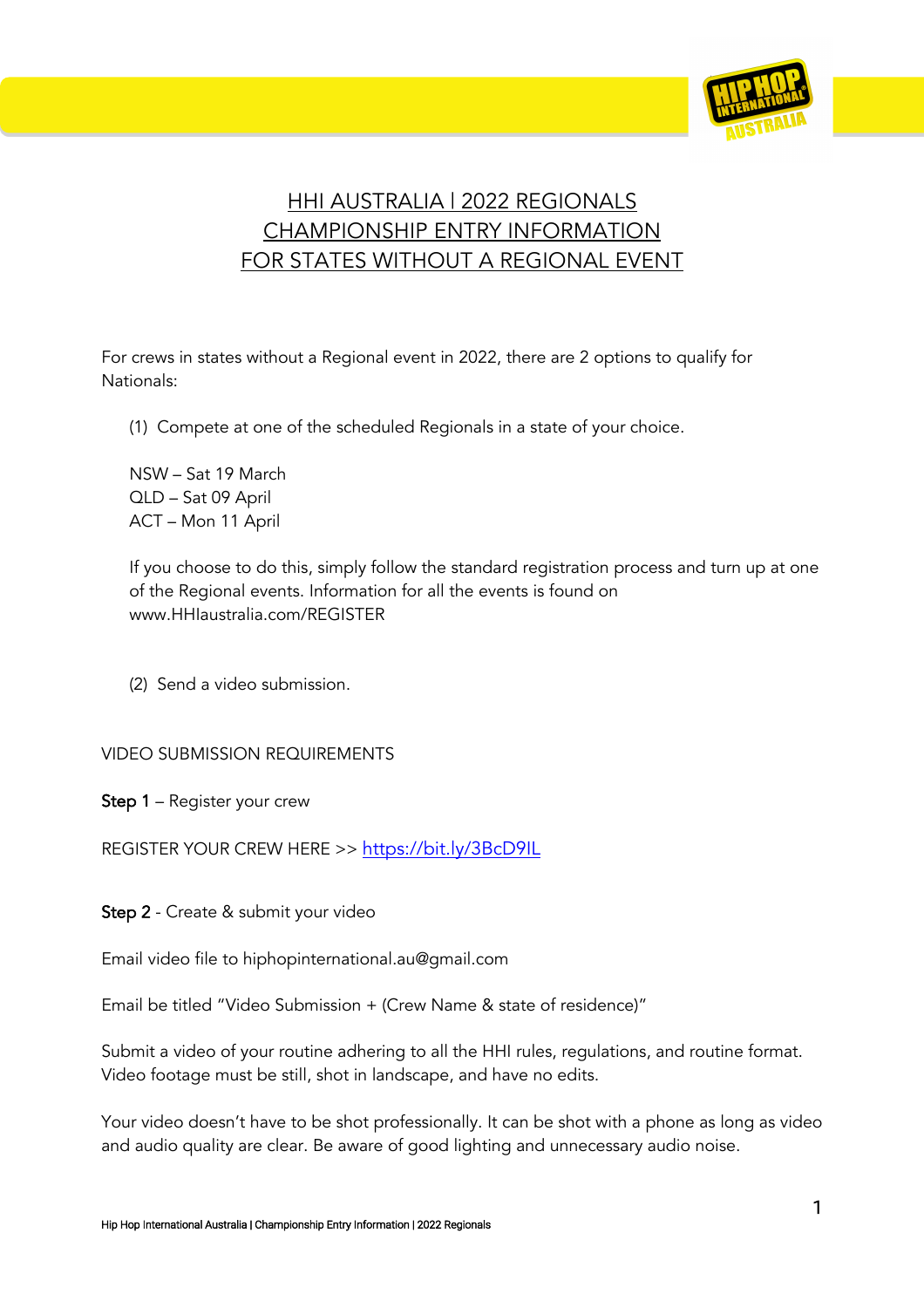

## COMPETITION RULES & REGULATIONS

Please refer to and read carefully the most updated HHI Official Rules and Regulations Manual to prepare for the competition. It is your best guide to succeed in this competition.

#### PROOF OF IDENTIFICATION, AGE, & NATIONALITY

There is no need to submit these for a video submission. Your crew will need to do this if they qualify for Nationals.

#### JUDGING & RESULTS

Your routine will be judged in accordance to the HHI Official Rules & Regulations. You will be sent your scores with feedback via email by 08 April. If you submit your video earlier, you may also receive your result earlier.

#### REGISTRATION FEE

Registration for video submission is a non-refundable flat fee of \$60 per crew.

Transfer funds to:

Bank: Commonwealth Bank Account Name: Triple8Funk BSB: 06 3010 Account Number: 1198 9124 Reference: Please include "HHI Rego (+ crew name)" as reference

#### NATIONAL CHAMPIONSHIP

Saturday & Sunday, May 7-8 Chandler Theatre, Sleeman Sports Complex 1763 Old Cleveland Road, Chandler QLD 4155